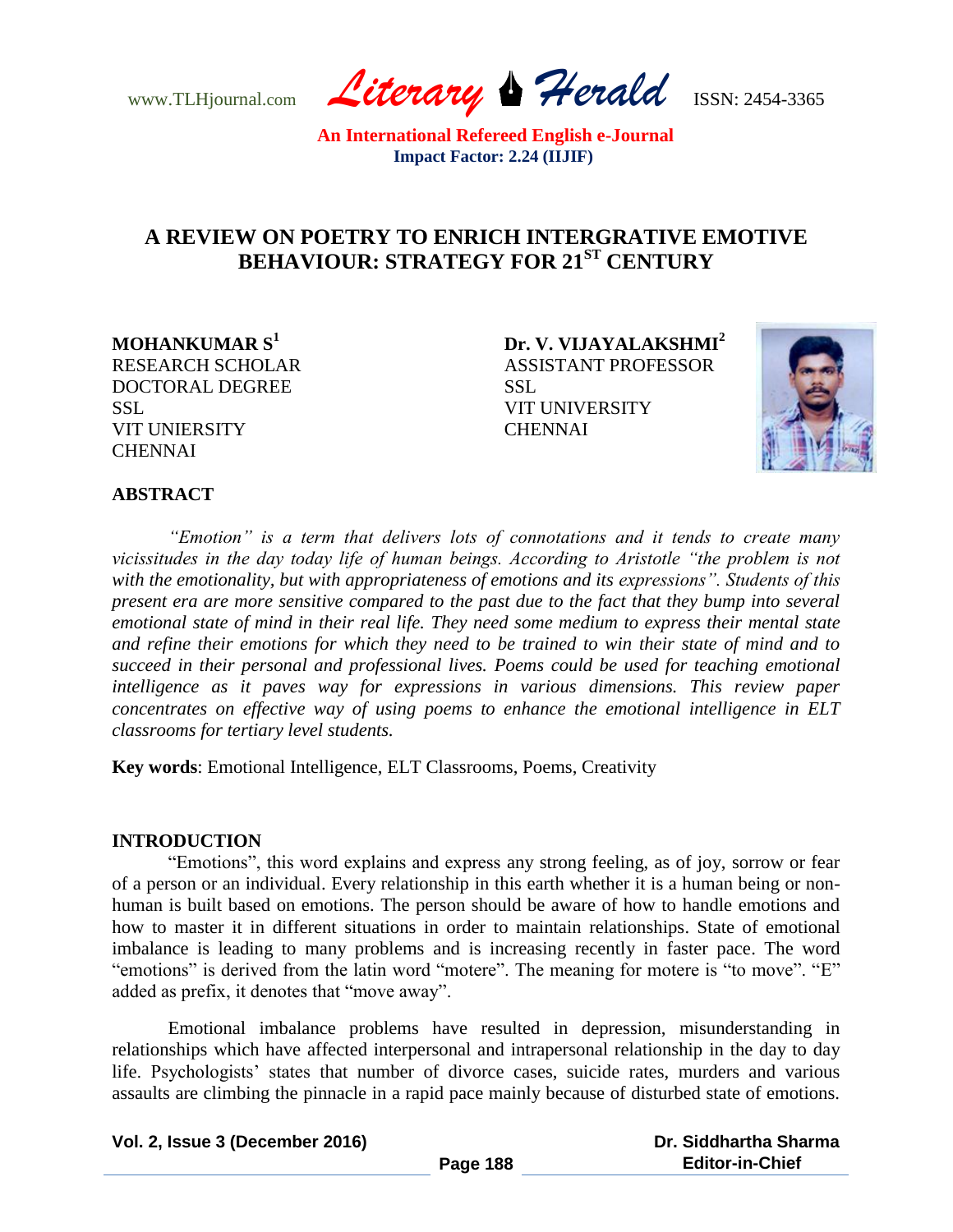www.TLHjournal.com *Literary Herald*ISSN: 2454-3365

Overall personality and career of a person will be put in a chaotic state because of inability to manage emotions.

In routine life, everyone has to come across problems through various channels. Unawareness of emotional intelligence often results in lack of controlling mind and its emotions are not executed. In recent scenario, educational institutions and job opportunities are blooming in tremendous numbers. In spite of all this growing opportunity, there is a lack of human resource due to the fact that majority of youngsters are not ready to accept even small failures or problem in their personal as well as professional life. Many youngsters are turning criminals and culprits mainly because of emotional imbalance. Mastering the mind to adjust with sensitive thoughts is not an easy task but it is possible through proper practice or training. This is one of the vital reasons for most of the top notch educational institutions and companies' recon with and introduces a psychology and courses and soft skills for their students and employees.

Soft skills are one of highly demanded course of the hour. The main objective of soft skills is to create awareness about one's own personality and its growth. Soft skills are of different kinds and have many branches in it. The main two domains of soft skills are interpersonal and intrapersonal skills. Emotional intelligence is a part of soft skills which comes under intra personal skills. Intrapersonal skills help in getting awareness about managing anger, self- confidence, initiative, responsibility, perseverance and resilience. These skills plays a vital part in deciding one own personality.

The role of the education is to create and inculcate essential human competencies such as self-awareness, self-control and empathy, the arts of listening, resolving conflicts and cooperation. According to Aristotle, "the problem is not with emotionality but it's with appropriateness of emotions and its expressions."

Objective of this review paper is to bring out various resources based on the topic, views of experts, and theories related to emotional intelligence and reviews on inculcating emotional intelligence through poetry in ELT classrooms.

## **BOOK REVIEWS ON EMOTIONAL INTELLIGENCE**

Goleman in his book *Emotional Intelligence* states that "my concern is with a key set of other characteristics, emotional intelligence: abilities such as being able to motivate oneself and persist in the face of frustrations; to control impulse and delay gratification; to regulate one's moods and keep distress from swamp the ability to think; to empathize and to hope". Unlike IQ, with its nearly one-hundred years of history of research with hundreds of thousands of people, emotional intelligence is a new concept. No one can say exactly how much of the variability from person to person in life's course it accounts for. But what data exist suggest it can be as powerful, and at times, more powerful, than IQ. (p. 34)

Goleman defines emotional intelligence in different ways, such as:

• knowing one's feelings and using them to make good decisions in life;

| Vol. 2, Issue 3 (December 2016) |          | Dr. Siddhartha Sharma  |
|---------------------------------|----------|------------------------|
|                                 | Page 189 | <b>Editor-in-Chief</b> |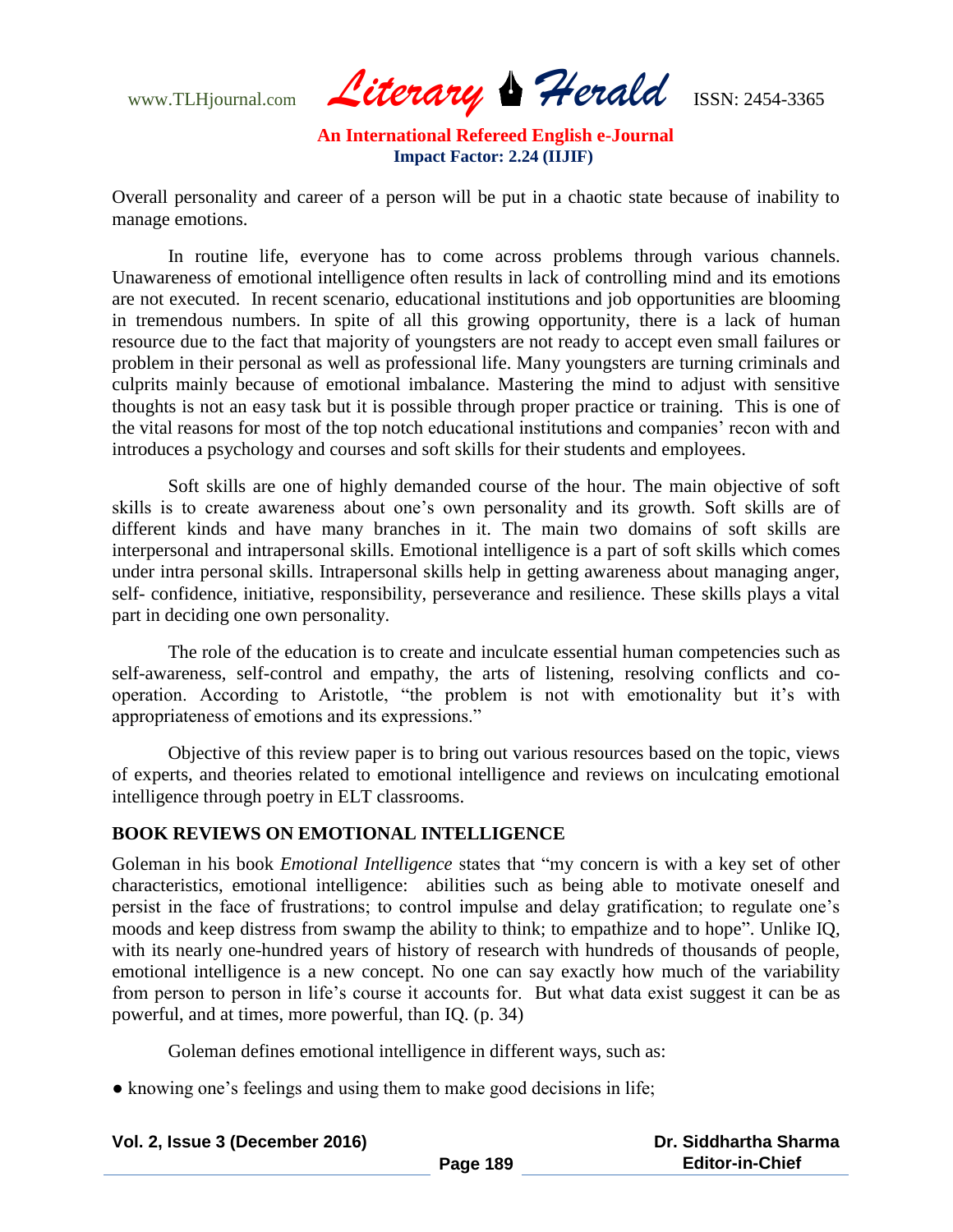www.TLHjournal.com *Literary Herald*ISSN: 2454-3365

- being able to manage moods and control impulses;
- being motivated and effectively overcoming setbacks in working towards goals.

O'Neil (1996) expresses that "Emotional intelligence includes empathy, knowing what others are feeling, managing emotions in relation to others, and being able to persuade and lead others".

Chickering (1993) has identified that managing emotions as one of the seven vectors in college student development. Theoreticians like Pascarella and Terenzini (2005), Chickering's vector has further described as, Students of any age must recognize and wrestle with emotions that can interfere with the educational process, including "anger, fear and anxiety, depression, guilt, shame and dysfunctional sexual or romantic attraction (Reisser, 1995). Development occurs when students learn to control impulses and to develop appropriate responses (both immediate and long-term) for handling intense, potentially disruptive emotions (p. 21). It helps to understand the psychological state of students and their situations based on surroundings.

From the research article titled *"Developing Emotional Intelligence In The Classroom"* by Don Jordan and Joanna Le Métais (2000) has presents some classroom strategies which promote emotional growth and appropriate social skills to help reduce classroom disruption and improve student time on-task. Through this article, the needs and wants to incorporate behaviour modification strategies in classroom are understood. Though the interpersonal and intrapersonal intelligence are highlighted, the involvement of parents, colleagues or friends in the process of developing emotional intelligence is not focused. It is to be noted that though predominant role is played by teachers in enhancing emotional intelligence, societal and peer role cannot be forgotten. This research article has well portrayed even if limited to the classroom, a nonconfrontational approach, which focuses on students' emotional and academic intelligence, has given the out result in better task and person-related behaviour.

American educational psychologist Linda Elder (1996) in "*Critical Thinking Across the Disciplines"* has stated emotional intelligence as one of the most popular topic that has kindled the interest of many in the recent decade. The main focus of the paper is on the problems inherent in the manner in which the idea of emotional intelligence is being conceptualized and presented. Linda has argued that it does make sense to speak of emotions as being, in some given context or other, "intelligent" or not, and, consequently, that it does make sense to speak of emotional intelligence. She has also brought out Daniel Goleman, in his book *Emotional Intelligence* the main reason for popularizing the concept of Emotional intelligence since 1995 through his book Emotional Intelligence.

Linda concluded by stating that, "if we are concerned with developing our rationality in order to improve our lives, we must understand the powerful role that both emotions and thoughts play in our minds. We must understand the ways in which affect and cognition influence one another in determining both our outlook on life and our behavior" (1996). Furthermore, it is stated in this article that any theory which we develop for the human mind

| Vol. 2, Issue 3 (December 2016) |          | Dr. Siddhartha Sharma  |
|---------------------------------|----------|------------------------|
|                                 | Page 190 | <b>Editor-in-Chief</b> |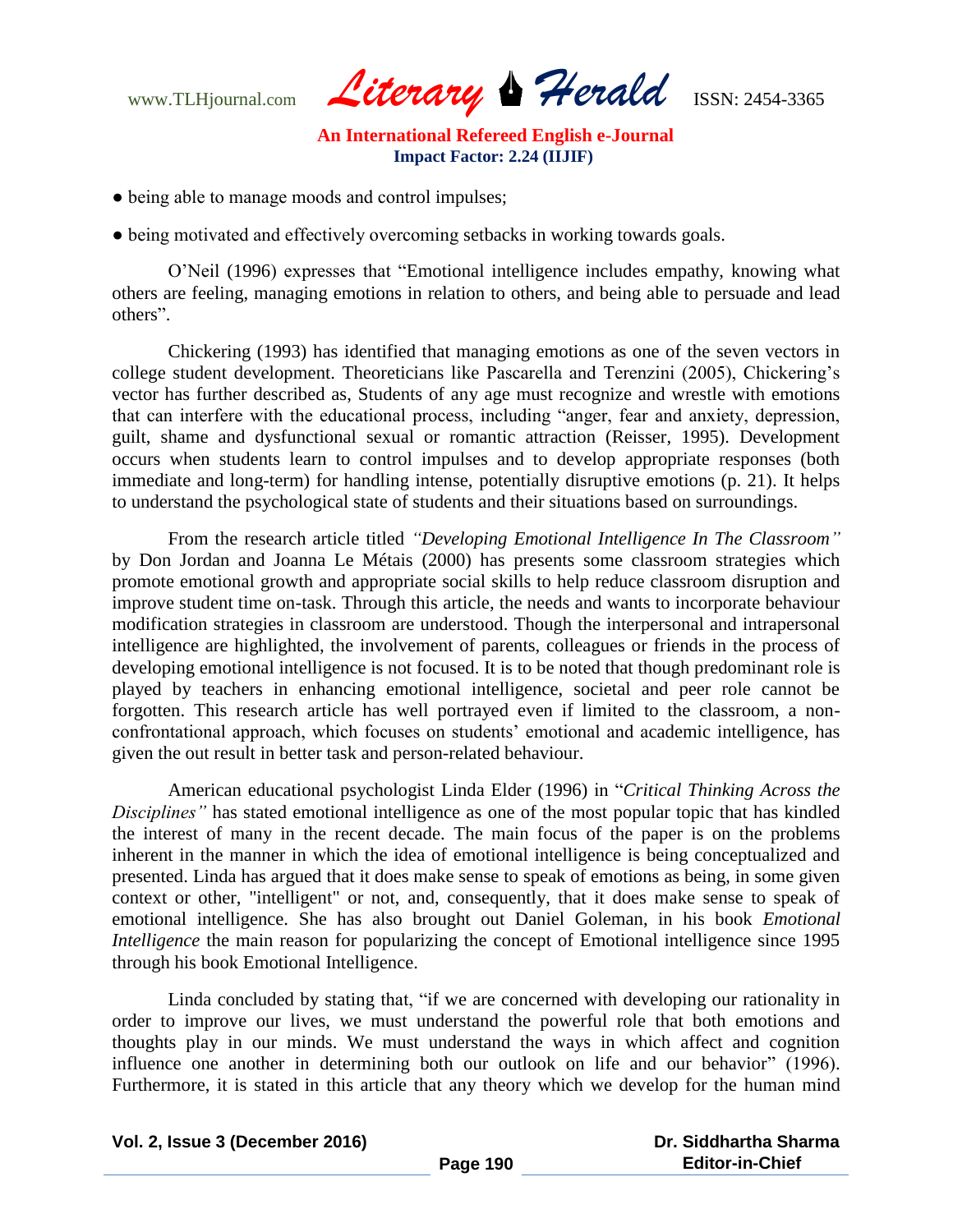www.TLHjournal.com *Literary Herald*ISSN: 2454-3365

must make intelligible as how the minds could create such multiple complex phenomena as poems, novels, plays, dances, paintings, religions, social systems, families, cultures, traditionsand do such diverse things as interpret, experience, plan, question, formulate agendas, laugh, argue, guess, assess, assume, clarify, make inferences, judge, project, model, dramatize, fantasize, and theorize. It has been proved that all of these creations and all of these activities of minds are closely inter-involved with our emotional lives.

Research article by Linda has made it possible to understand any literary creations be it a poem, novel or drama has got the power to enhance emotional intelligence of mankind. It is mainly because all these novel works are intertwined so closely to human emotions and understandings through its characters or situations. This finding thus adds on to pursue research in the same genre.

M.Robert (2000) in his article *"Emotional intelligence, empathy and the educative power of poetry: a Deleuzo-Guattarian perspective"* has brought out the increase in the demand for emotional intelligence in the precedence of nursing literature. The emphasis has been laid on the different dimensions and perspectives of nursing profession and the attention given to the nursing education. Accordingly, this paper stresses the need for executing poetry in educating of mental health nurses which has provided a valuable opportunity for the development of emotional intelligence and, in particular, the development of one of the central characteristics of emotional intelligence; namely, empathy. Particularly, this paper focuses on how to develop a Deleuzo-Guattarian account of the educative power of poetry, and the manner in which it provides a valuable opportunity for the development of emotional intelligence, and of empathy in particular. Research article by Robert has paved way for a new understanding of emotional intelligence and the power of poetry to enhance one's emotional status.

*"The Role of Emotional Intelligence in College Students' Success"* by Joyce G (2011): torched upon the purpose to determine if higher academic performance was positively correlated to higher emotional intelligence among traditional age of male and female college students enrolled in an Introduction to Business course at a large multi campus state college in Florida. This research was conducted with the hope of discovering whether higher levels of overall emotional intelligence could be included among the factors that contribute to greater student success. Through this research, Joyce has justified that career of students depends on the rate of emotional intelligence through various experiments.

#### **VIEWS OF THEORISTS**

Zeidner, Matthews, and Roberts (2009) states that "The ECI (Emotional Competence Inventory) assesses competence rather than EI, for which Goleman has failed to provide an independent measure" (p. 14). Goleman has nonetheless been very effective in getting not only the attention of the general public, but educational researchers as well. Academicians have been reluctant to fully recognize or embrace Goleman's work as either real or legitimate in the fields of Psychology or General Education.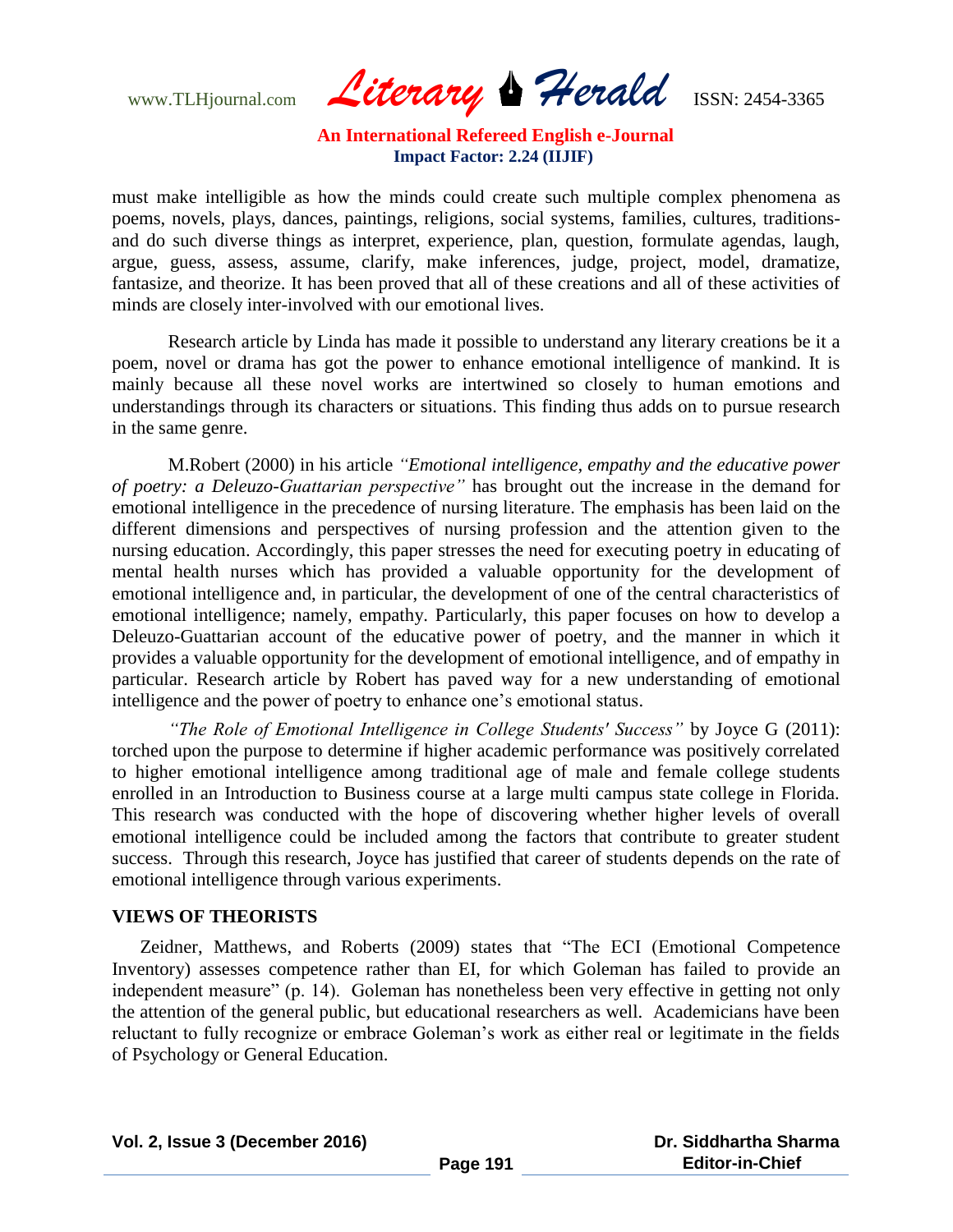www.TLHjournal.com *Literary Herald*ISSN: 2454-3365

Critics (Matthews et al., 2002) state that "Goleman's empirical research, in collaboration with Boyatzis and others, seems to lag with that of other researchers on the assessment of EI, though it may represent a promising future development" (p. 13). Invariably, however serious, researchers are subject to peer-review Goleman (1995,1998, 2002) in their studies when conducting any kind of study related to emotional intelligence (Bar-On, Maree, & Elias, 2007; Lufi, Parish-Plass, & Cohen, 2003; Matthews et al., 2002; Nelson & Nelson, 2003; Parker et al., 2005; Reiff, Hatzes, & Bramel, 2001; Schutte & Malouff, 2002).

In addition to the pioneers, Goleman (1995,1998, 2002), Bar-On (1997, 2000, 2004, 2007) and Salovey and Mayer (1990, 2004), many other researchers have recognized emotional intelligence as its own construct warranting serious consideration. Numerous studies tying emotional intelligence and research in higher education have begun to take hold just in the last few years (Berenson, Boyles, & Weaver, 2008; Crossman, 2007; Jaeger & Eagan, 2007; Parker et al., 2005). This trend, however, has not been without its critics, skeptics, and naysayers either (Ciarrochi, Chan, & Caputi, 2000; Day & Carroll, 2007; Schulte, Ree, & Carretta, 2004; Van Rooy, Viswesvarab, & Pluta, 2005).

#### **REVIEWS ON TEACHING POETRY**

Jo Budden (2007), states that the reason behind choosing poetry to teach English language is it can be used in many ways. The teacher can choose a poem based on its language style and capability of students. He suggested that there is no need for teaching a poetry in style of explaining word by word. For him, poetry should give enough space for interpretation and imagination from students. He preferred to use visual aids for speed learning and creative ideas. Budden expects and advised teachers to follow and implement few activities while teaching poetry, they are, introduce a topic, ordering the poem, rhyming words for pronunciation, learn a verse, record their voice, write a new verse, role play and dialogues.

Poetry is opted to teach English because it is considered as a valuable authentic material for environment culture and language, literary enjoyment and personal involvement (Collie and Slater, 1990). Based on this concept, the research article *Teaching poetry in Autonomous ELT Classes,*by Pushpa and B.Farahangian (2014)discussed about the effectiveness of poetry in autonomous ELT classes. She experienced that autonomous classes may help students to improve their logical thinking and reasoning abilities. It also provides a favourite atmosphere for language learning. The participants were sixty and she could find significant difference in students general input and final output.

In the research paper titled *Creative Thinking and Poetry In ELT Classrooms* by Feryal Cubukcu from Dokuz Eylul University, expresses the purpose of using poetry in classrooms. He mentions that it open up the way for discussion, insight, knowledge, confidence, and developing language skills. He concludes by saying that to develop skills and confidence as creative thinker, students need opportunities to discover and communicate fresh perspectives.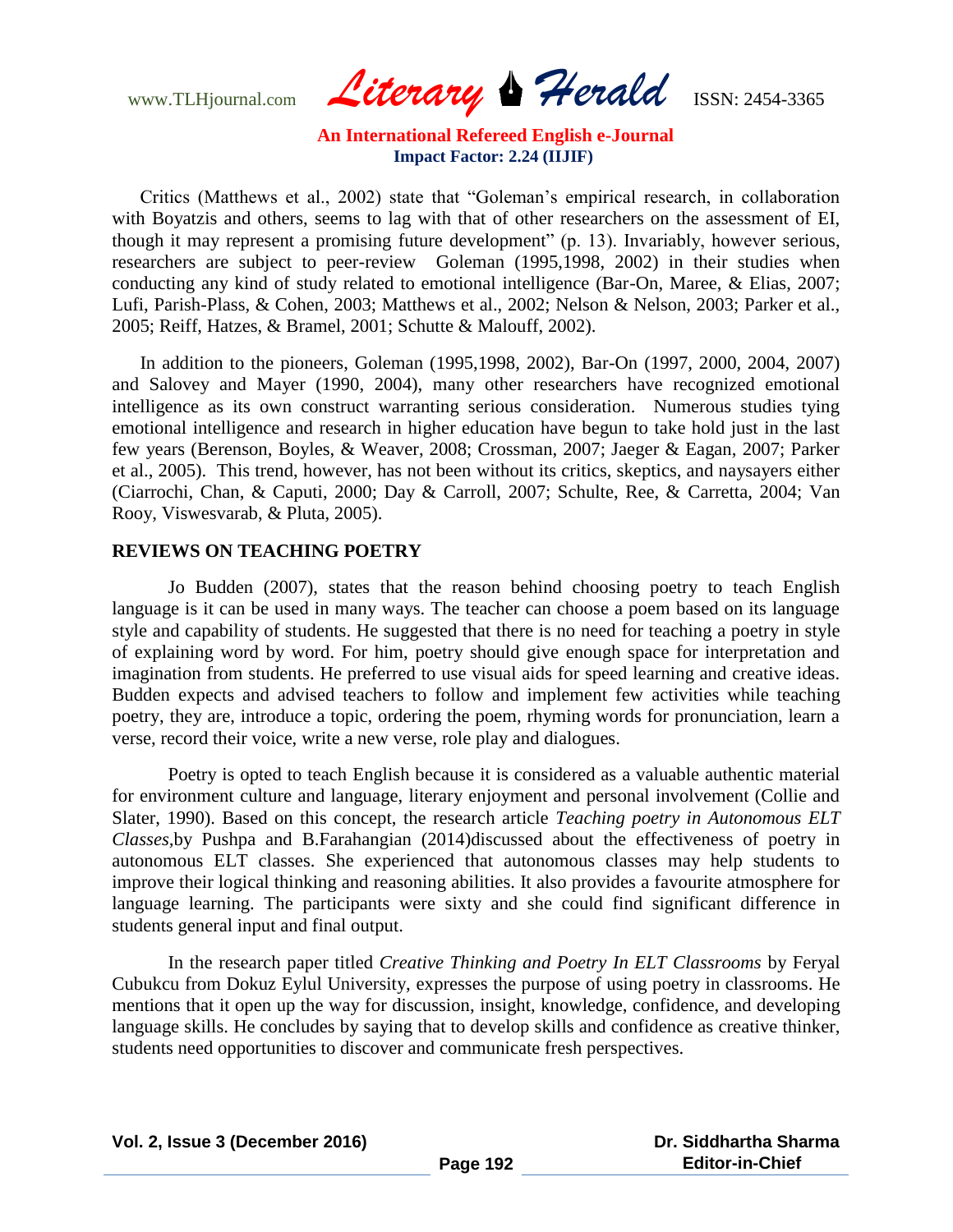www.TLHjournal.com *Literary Herald*ISSN: 2454-3365

In his research article titled by *Teaching Poetry In The ELT Classroom,* Ali Akbar Khansir from Bushehr University of Medical Sciences and Health Services, in this paper he brought out the idea about how poetry may teach in classroom to develop learners knowledge of English language, grammar and vocabulary. He adds that poetry can also promote creativity and more positive learning environment. He examines three most influential items in teaching poetry; they are literary language, literary competence, and deviation of language.

Kristina Robertson is an ELT expert and professional development leader in WIDA. She has explained about the differences between poem and story, and then she highlights the multi dimension of teaching poetry in ELT classrooms. In her research article, *Introducing and reading poetry with English language learners* (2011) she comes out with suggestions like

- Starts with poem that are manageable
- Give students a chance to illustrate poems
- Read a variety of poems loud
- Include some poems written for kids and young adult
- Vocabulary
- Poetry in other contexts.

## **CONCLUSION**

Emotional intelligence is the much needed concept for the moment. Soft skills training based on emotional intelligence have to be practiced in the ELT classrooms for enhancing the same. Until and unless the aspect of emotional intelligence is taught as a part of syllabi, there are many possibilities for mankind to mislay ability to cope with the stressful situations. Poetry can serve as an excellent tool for teaching emotional intelligence as poetry is rich in emotive quotients and can enrich integrative emotive capabilities which can be tuned to keep up the pitch of life.

## **REFERENCES**

- 1. Bar-On, R. (2004). On emotional quotient inventory [Technical manual]. Toronto, Ontario, Canada: Multi-Health Systems.
- 2. Bar-On, R., Maree, J. G., & Elias, M. J. (2007). Educating people to be emotionally intelligent. Westport, CT: Praeger.
- 3. Berenson, R., Boyles, G., & Weaver, A. (2008). Emotional intelligence as a predictor for success in online learning. International Review of Research in Open and Distance Learning, 9(2), 1-13.
- 4. Chickering, A. W., & Reisser, L. (1993). Education and identity. San Francisco, CA: Jossey-Bass.
- 5. Ciarrochi, J. V., Chan, A. Y., & Caputi, P. (2000). A critical evaluation of the emotional intelligence construct. Personality and Individual Differences, 28, 539-561.
- 6. Crossman, J. (2007). The role of relationships and emotions in students' perceptions of learning and assessment. Higher Education Research & Development, 26(3), 313327.

| Vol. 2, Issue 3 (December 2016) |          | Dr. Siddhartha Sharma  |
|---------------------------------|----------|------------------------|
|                                 | Page 193 | <b>Editor-in-Chief</b> |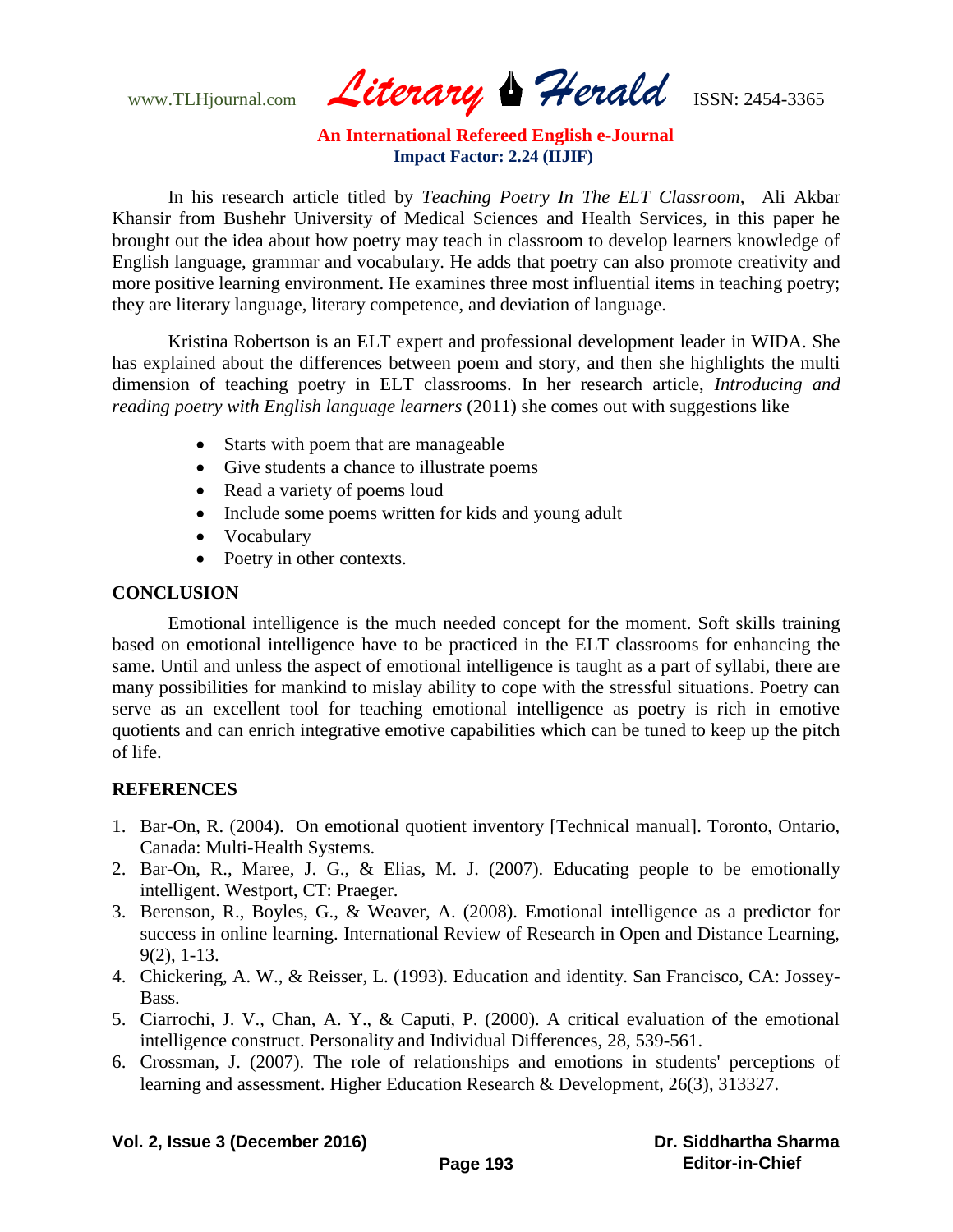www.TLHjournal.com *Literary Herald*ISSN: 2454-3365

- 7. Day, A., & Carroll, S. A. (2007). Faking emotional intelligence (EI): Comparing response distortion on ability and trait-based EI measures. Journal of Organizational Behavior, 29, 761-784.
- 8. Don Jordan, Joanna Le Métais,. (2000). Developing Emotional Intelligence In The Classroom. Autumn ISSUE 2.
- 9. Goleman, D. (1995). Emotional intelligence. New York, NY: Bantam Books.
- 10. Goleman, D. (1998). Working with emotional intelligence. New York, NY: Bantom Books.
- 11. Goleman, D. (2002). Primal leadership: Learning to lead with emotional intelligence. Boston, MA: Harvard Business School Press.
- 12. Jaeger, A. J., & Eagan, M. K. (2007). Exploring the value of emotional intelligence: A means to improve academic performance. NASPA Journal, 44(3), 512-537.
- 13. Joyce G. (2011). The Role of Emotional Intelligence in College Students' Success Walsh-Portillo Florida International University, jportill@broward.edu
- 14. Linda Elder. (1996). *Inquiry: Critical Thinking Across the Disciplines*, Winter, Vol. XVI, No. 2.
- 15. Lufi, D., Parish-Plass, J., & Cohen, A. (2003). Persistence in higher education and its relationship to other personality variables. College Student Journal, 37(1), 50-59
- 16. Matthews, G., Zeidner, M., & Roberts, R. D. (2002). Emotional intelligence science and myth. Cambridge, MA: The MIT Press.
- 17. Matthews, G., Zeidner, M., & Roberts, R. D. (2002). Emotional intelligence science and myth. Cambridge, MA: The MIT Press.
- 18. Nelson, D., & Nelson, K. (2003). Emotional intelligence skills: Significant factors in freshmen achievement and retention. Anaheim,CA: American Counseling Association
- 19. O'NEIL, J. (1996). Emotional intelligence: a conversation with Daniel Goleman', Educational Leadership, 53, September, 6–11.
- 20. Parker, J. D., Duffy, J. M., Wood, L. M., Bond, B. J., & Hogan, M. J. (2005). Academic achievement and emotional intelligence: Predicting the successful transition from high school to university. Journal of the First-Year Experience & Students in Transition, 7(1), 67-78.
- 21. Parker, J. D., Duffy, J. M., Wood, L. M., Bond, B. J., & Hogan, M. J. (2005). Academic achievement and emotional intelligence: Predicting the successful transition from high school to university. Journal of the First-Year Experience & Students in Transition, 7(1), 67-78
- 22. Pascarella, E. T., & Terenzini, P. T. (2005). How college affects students. San Francisco, CA: John Wiley & Sons.
- 23. Reiff, H. B., Hatzes, N. M., & Bramel, M. H. (2001). The relation of LD and gender with emotional intelligence in college students. Journal of Learning Disabilities, 34(1), 66-78.
- 24. Roberts M. Emotional intelligence, empathy and the educative power of poetry: a Deleuzo-Guattarian perspective. 10.1111/j.1365-2850.2009.01500.x.
- 25. Salovey, P., & Mayer, J. D. (1990). Emotional intelligence. Imagination, Cognition & Personality, 9, 185-211.
- 26. Salovey, P., Brackett, M. A., & Mayer, J. (2004). Emotional intelligence: Key readings on the Mayer and Salovey model. Port Chester, NY: Dude Publishing.